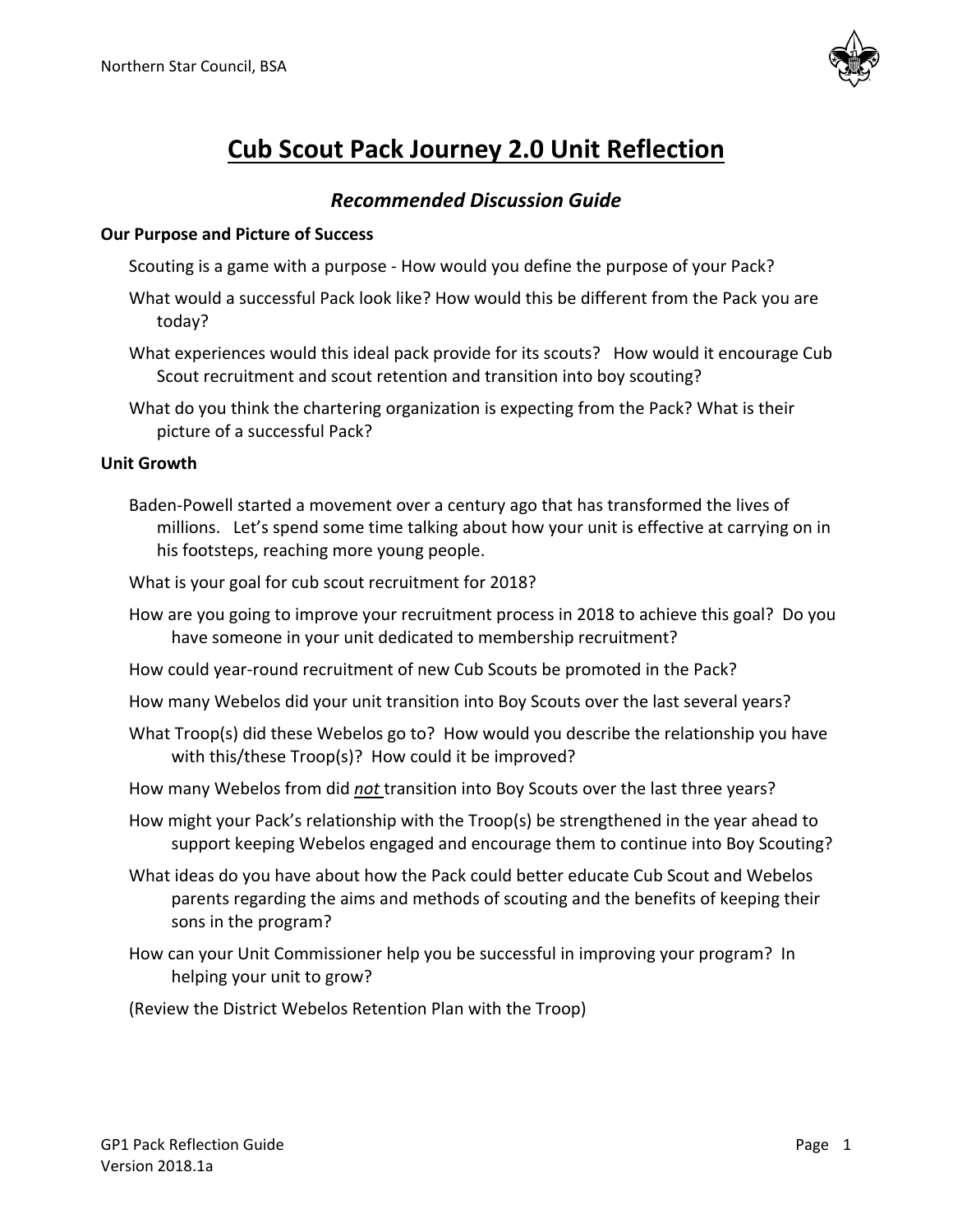## Northern Star Council, BSA **Family Scouting**



What are your plans for including girls in cub scouting? Do you have a clear understanding of your chartering partners position and expectations on this? What are the concerns in the Pack leadership? Among the Pack parents?

What can your Unit Commissioner do to support this transition in the Pack?

## **This School Year's Program (review and reflect)**

- Looking at this year's plan, overall how did it work? What were the issues or obstacles? What worked well? What didn't work well? Why?
- What event do you think was the most fun for the youth? What aspect of this event made it successful? What event did the youth not like? Why? At what event do you think the youth had the best learning opportunity?
- How did your program challenge the scouts (at the appropriate level for each scout) and keep them engaged and excited about the program?
- How did your program offer experiences that could be considered as life-impacting experiences (appropriate for the age and background of the youth) for the youth involved? How could this have been improved?
- What has worked especially well in your plan to communicate with your families? What did not work well?
- How was this year's program in line with your Pack's purpose?

#### **Planning for Next School Year**

- Journey 2.0 provides guidance on best practices…planning, communicating and training. What Guidepost(s) would you like to improve on this year? Why did you select this Guidepost?
- How would you change your planning process for next year? What activities would you add or drop from the plan?
- What service projects will the Pack participate in next year? Is a service project done for the chartering organization?
- Think about the different ages/backgrounds of the youth in your program. For each group, what program elements could be added to the program that could be potential lifeimpacting experiences for the youth?
- How could your program be enhanced to better support your Pack's purpose? To better reflect the scout oath and law?

What are the opportunities to increase involvement of families in Pack programs? How can communication of the Pack's plan and activities to parents of the cub scouts be improved?